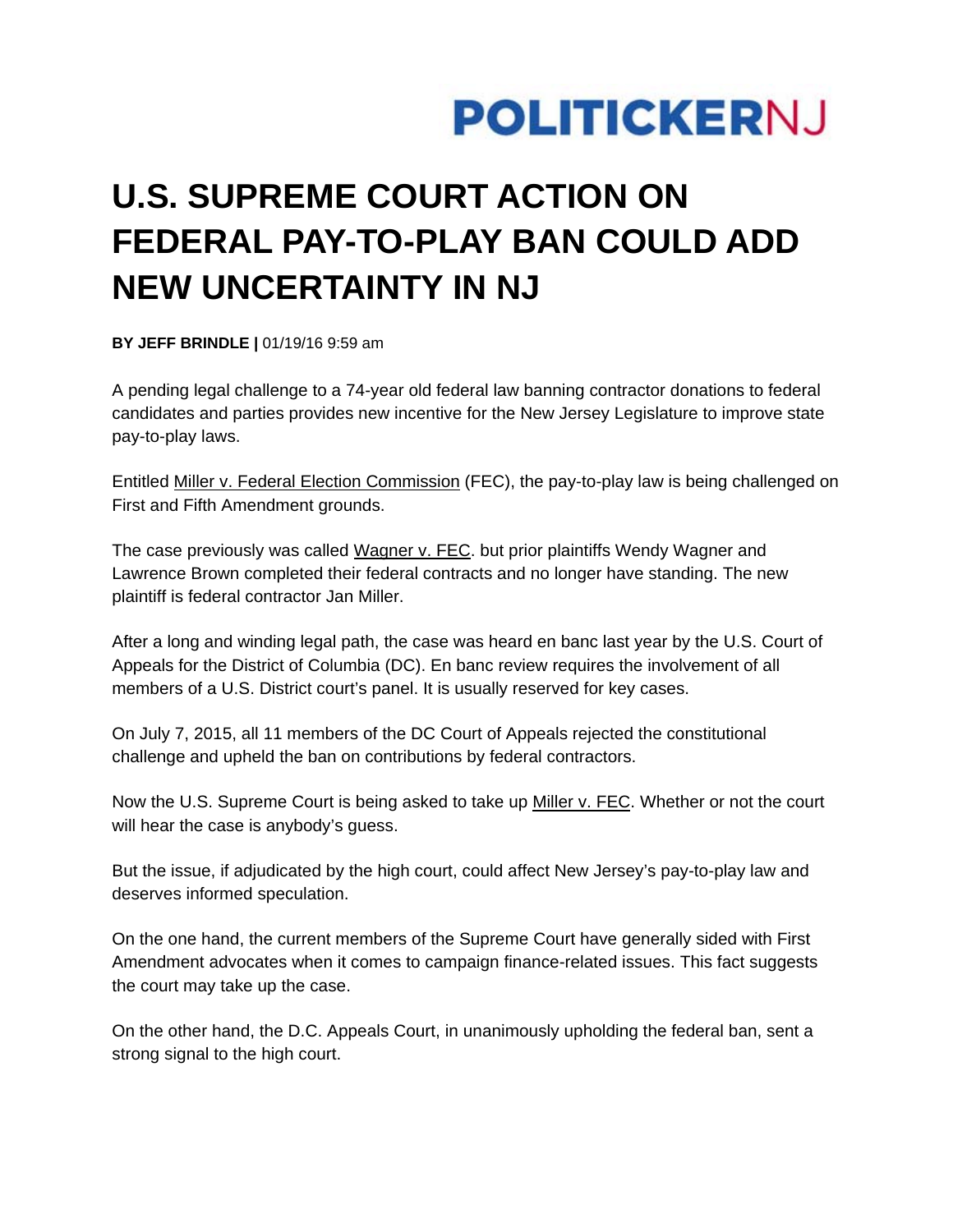What is interesting is that the same Appeals Court has often found for First Amendment advocates, i.e. SpeechNow.org vs FEC. This could suggest that the high court could allow the appeals court decision to stand.

While there is a difference between New Jersey's pay-to-play law and the federal statute, the case, if taken up and decided for the plaintiffs by the Supreme Court, could have ramifications in the Garden State.

The federal law imposes an outright ban on contributions from both individuals and corporate contractors.

New Jersey's law does not completely ban donations by contractors. But it does have a stiff limit of just \$300 or less.

Further, the federal law is more sweeping in that it applies to candidates and political parties, and seemingly to political action committees (PACs).

New Jersey's law applies to donations to candidates and political parties, but not to PACs nor to independent groups operating in New Jersey.

Chances are the Supreme Court will follow the D.C. Appeals Court's finding, either by not taking up the case or by upholding the statute.

But there is the possibility that the Court will deem the law to be unconstitutional on free speech and equal protection grounds. If it does, it could jeopardize the state's law.

This is more reason why the New Jersey Legislature should move quickly to overhaul New Jersey's convoluted and cumbersome pay-to-play law.

Though well intended, the law has had unintended consequences. It has forced public contractors to go in three directions: to stop giving altogether; to seek ways to legally circumvent the law; or, as in the case of Birdsall Services Group, to allegedly break the law by using straw donors.

No greater example of the ineffectiveness of this complex law can be cited than the onslaught of independent group and PAC spending, funded to a significant extent by contractor donations. These groups are not subject to the law.

To make New Jersey's pay-to-play law more effective, as well as to further immunize it against any adverse decision by the Supreme Court, several reforms should be enacted.

Reforms should include establishing one state law, ending the fair and open loophole, enhancing disclosure, raising the contribution limit, exempting political parties, and including restrictions on contractor contributions to PACs.